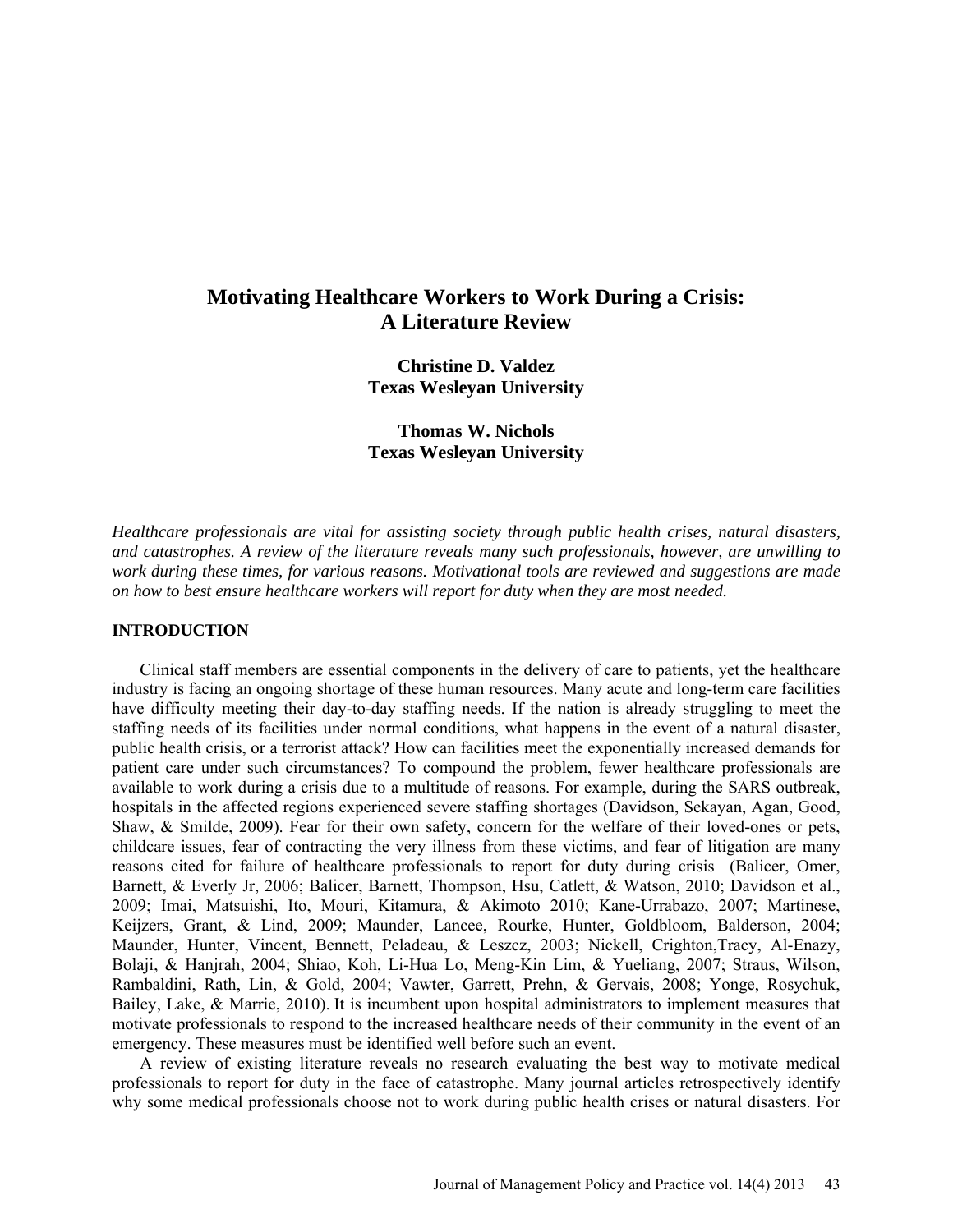example, several articles examine the fears or hesitancy many professionals have when reporting for work during pandemics or other disasters (e.g. Balicer et al., 2006). Some articles research medical personnel's willingness to respond in the event of a catastrophe (e.g. Balicer et al., 2010), while other articles summarize the psychological impact on healthcare providers who worked during recent pandemics (e.g. Imai et al., 2010). The purpose of this literature review is to pool information from various articles on the topic of how best to motivate healthcare professionals ensuring they will report for duty, even in the face of uncertainty or catastrophe.

## **REVIEW OF THE LITERATURE**

An extensive review of the literature using health care literature databases included PubMed, Medline (Ovid), CINAHL, EBSCO, and The Cochrane Collection. Keywords entered into these databases included healthcare professional(s), health care professional(s), nurse(s), physician(s), healthcare provider(s), health care provider(s), medical professional(s), crisis, emergency, disaster, catastrophe, pandemic, epidemic, public health, motivation, motivating, inspiring, and inspirational. This review will categorize the literature based on the differentiations of public health crises and disasters.

Lussier and Achua define motivation as "anything that affects behavior in pursuing a certain outcome. Motivation is a quest for personal gain" (Lussier & Achua, 2010, p. 79). Many theories exist regarding what motivates people. Unfortunately, no one universal theory can reliably predict what will motivate everyone. One popular school of thought is the Expectancy Theory based on Victor Vroom's formula: "motivation = expectancy x instrumentality x valence" (Vroom, 1964). Vroom suggests that people are motivated when they believe they are able to accomplish a task, will be rewarded, and the reward will be worthy of the effort needed.

## **Public Health Crisis**

A research article by Balicer et al. in 2010 examines how willing hospital employees at Johns Hopkins hospital would be to report for duty in the event of an influenza pandemic. An anonymous, voluntary, on-line survey to all employees between January and March of 2009 had a response rate of 18.4%, about one-third of those being health professionals. Reported in the study is a willingness to respond to an influenza pandemic of 72% (Balicer et al., 2010). The willingness to respond increases to 83.7% if a vaccine/ preventive medication is made available to all the employees. In the event that no vaccines are available, however, the willingness to respond (WTR) falls to 55.4%. Additionally, if personal protective equipment (PPE) is not available for all staff, WTR falls to 36.3%. The article emphasizes the importance of addressing voluntary absenteeism in situations requiring "all hands on deck." The survey reveals that 28% of hospital staff surveyed are unlikely to report for duty in the event of pandemic. Furthermore, of those that are willing to report for duty, when asked if they would be willing to work more hours during an emergency, a quarter of those respondents are not willing. Balicer et al. (2010) cites previous studies suggesting an unwillingness to work extra hours is an issue that may be used as a screening tool in identifying staff at risk for voluntary absenteeism in a crisis. The study also reports a positive correlation between a person's perceived role efficacy during a pandemic, and their WTR. The authors conclude from the study that pre-planned care for employees' dependents at home, assurance of PPE for staff, and vaccines/antivirals for all hospital employees might assist in creating programs to increase employees' willingness to respond to emergency situations, such as influenza pandemic (Balicer et al., 2010).

In a previous study, Balicer et al. (2006) evaluated public health workers' perceptions about responding to an influenza pandemic. This study identifies several significant factors affecting emergency response of public health workers including: uncertainty of the safety in the work environment, safety and well-being of family members, a poorly defined role importance of each employee to the emergency response, and inadequate training about stress management techniques. They used a self-administered, anonymous survey of all health department personnel of Carroll, Dorchester, and Hartford counties in Maryland between March and July 2005. The overall response rate was 58%. About 54% of respondents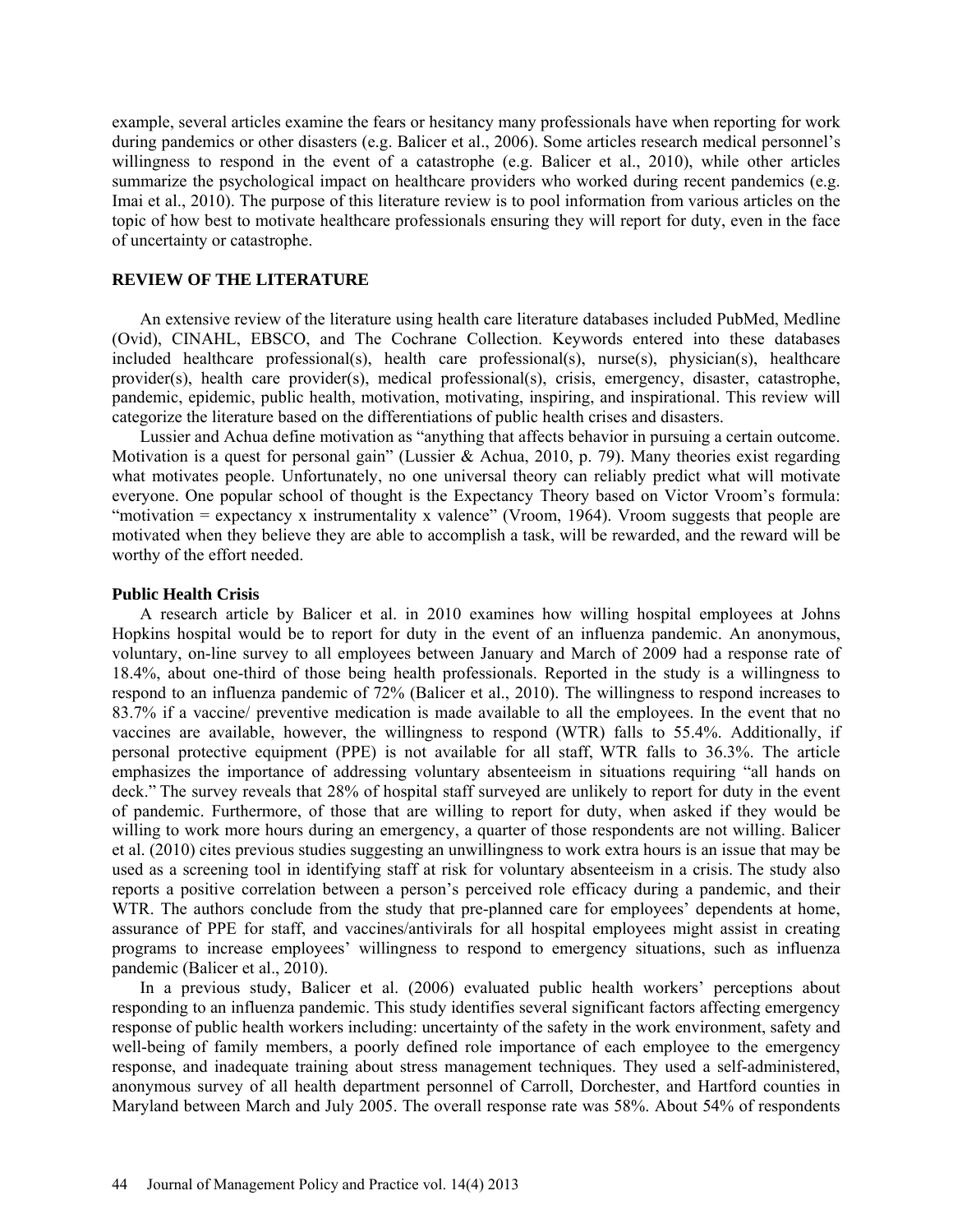indicate they would be likely to report to work in the event of influenza pandemic. Over three-quarters of respondents believe they would benefit from additional training activities with regard to pandemic influenza. Additionally, over half of survey participants perceive psychological support during and after the crisis as important. Based on the findings of the survey, the authors suggest staff preparedness education, provisions for PPE, crisis counseling, and family preparedness with social support in order to improve the willingness of public health staff to report for duty during an influenza pandemic (Balicer, et al., 2006).

In 2004, Huber and Wynia detailed physician responsibilities during epidemics. The authors assert that the physician has a professional obligation to care for contagious patients as a larger concept of "duty to treat." Furthermore, the authors stress this duty to treat epidemic patients, even in the face of great personal risk. The authors also quote a 1957 revision of the Principles of Medical Ethics code that states, "A physician may choose whom he will serve. In an emergency, however, he should render service to the best of his ability" (Huber & Wynia, 2004, p. W7). In their article, the authors argue physicians have a professional duty to care for patients during epidemics, especially in light of emerging risk for bioterrorism and global pandemic.

Imai et al. (2010) evaluate factors affecting healthcare professionals' motivation to work during the  $2009$   $H_1N_1$  pandemic in Japan. Researchers used self-administered, anonymous surveys among 3635 employees at three major hospitals in the city of Kobe, Japan. The survey had a 46.7% response rate. Of those surveyed, only 28.4% have a strong motivation to work. They report a positive correlation between the employees' perception of support by the national and local governments and a higher motivation to work during the pandemic. Additionally, a feeling of protection by the hospital has a positive correlation with a higher motivation and a lower hesitation to work. Protection by the hospital is defined as procedures instituted to prevent illness among workers and their families, providing care for workers that fell ill, protection from malpractice, and financial support for families of workers who died as a result of their exposure on the job. The authors suggest that protection by the government and hospitals would have a profound impact on non-illness absenteeism. Additionally, they suggest that preferential access to antiviral therapy/PPE for employee and their families could also provide increased motivation to work during an influenza pandemic (Imai et al., 2010).

Martinese et al. (2009) evaluate how Australian hospital staff would respond to an avian influenza pandemic. The survey, distributed during hospital staff meetings, had a 98% response rate. Thirty-six percent of respondents state they would not attend work in the event of an avian flu pandemic in their hospital. That number increases to 53% if antiviral medications are immediately available. This study reinforces the notion that providing PPE and antiviral medications for all staff is important for motivating hospital workers to report for duty. They also assess the most effective possible incentives for the staff to report for work. The incentives rating highest in the survey are preventative measures for self and family, followed by alternative accommodations, and financial incentive. Moreover, the authors emphasize that staff members who perceive their roles as central to and important in the response to a public health crisis are more willing to report for duty, keeping with findings of other studies (Martinese et al., 2009).

Maunder et al. (2003) published a study evaluating the immediate psychological impact of the 2003 SARS outbreak in Toronto. This study, implemented retrospectively, collected verbal impressions from staff that had cared for severe acute respiratory syndrome (SARS) patients at Mount Sinai Hospital in Toronto. The findings of the study indicate that hospital staff are socially isolated due to fear of spread of the disease. Staff members were prevented from working in multiple facilities in an attempt to control the spread of SARS, creating financial hardship for those staff members dependent on income from multiple facilities. Staff members who had potential direct contact with SARS victims entered a voluntary 10-day quarantine, further compounding their social isolation. "Many (staff) expressed conflict between their roles as health care provider and parent, feeling on one hand altruism and professional responsibility and, on the other hand, fear and guilt about potentially exposing their families to infection" (Maunder et al., 2003, p. 1249). Findings from the study led researchers to suggest that sleep and treatment of insomnia are important interventions to maintaining the healthcare team in a physiologic state. Additionally, the authors suggest that good education and support as well as efforts to overcome isolation are important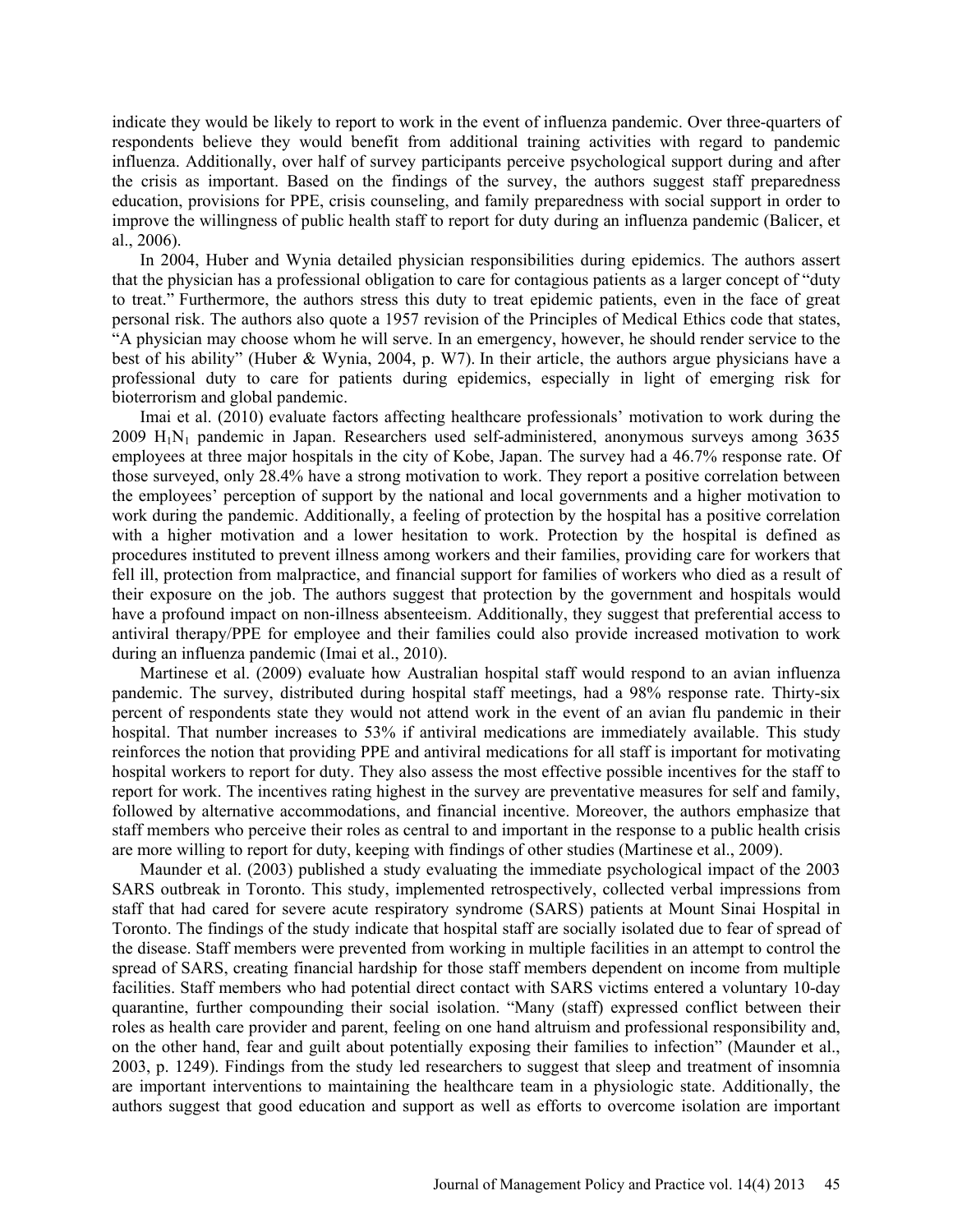methods to deal with the stress brought on by the responsibilities of the SARS pandemic (Maunder et al., 2003).

In 2004, Maunder et al. examined factors that had a psychological impact on hospital workers in Toronto during the SARS outbreak. The study was a cross-sectional, anonymous, self-report survey conducted at three Toronto hospitals with a response rate of 23.3%. This study highlights the tremendous stress caused by social isolation of healthcare workers during a pandemic. Interestingly, this study does not confirm the benefits of having PPE available to staff, but the authors point to the possibility of a lack of variability in the distribution of scores as the reason for this unexpected finding (Maunder et al., 2004).

Nickell et al. (2004) also examine the psychosocial effects of SARS on hospital staff in Toronto. Selfadministered questionnaires were given to all willing employees of two hospitals in Toronto. Two thousand and one surveys were returned with a cited response rate of 47%. Almost 65% of respondents state concern for their own health during the SARS outbreak, with 62.7% being concerned about their family's health. The authors use logistic regression analysis to identify four factors as the most significantly associated with increased level of concern for personal or family health: perception of greater risk of death from SARS, children living in the home, personal lifestyle impacted by SARS outbreak, and being treated differently by people because of career in healthcare (Nickell et al., 2004). The authors indicate the need for greater personal and family support services for employees in times of crisis, such as the SARS pandemic.

In 2008, Tia Powell published a paper addressing how to keep healthcare workers on the job in the event of a public health crisis. Powell states healthcare professionals have a duty to provide care in times of crisis. She further argues that, although shortages of medications and equipment can occur, the most critical resource during a crisis is actually the healthcare providers. Powell claims that for a variety of reasons, public health officials should assume there will be a shortage of staff during a pandemic. Some states like Maryland and South Carolina established legislative mandates that in the event of a public health crisis, healthcare workers must report for duty, or face sanctions (Powell, 2008). Powell counters that despite such legislation, in the event of an actual emergency, healthcare professionals might simply ignore the legislation and deal with the consequences of their choices after the crisis has passed. She proposes that rather than mandating healthcare providers must work during crises, perhaps policy makers should investigate the reasons for voluntary absenteeism, and implement solutions. Some areas for incentives to work include: access to PPE, vaccines, childcare arrangements, financial incentives, volunteers networks, additional training, and protection from litigation (Powell, 2008). She concludes by reiterating that depending upon healthcare professionals' duty-to-care is not a viable option for ensuring an adequate healthcare workforce in the face of a public health disaster.

Shiao and colleagues in 2010 conducted a survey to determine factors that influenced nurses' considering leaving their jobs during the SARS outbreak in Taiwan. These healthcare professionals were at an increased risk of contracting SARS from their patients and transmitting it to their inner circle of friends and family. During the SARS outbreak, these same professionals dealt with high stress at work due to the pandemic. Some of these professionals temporarily or permanently left their jobs under the strain (Shiao et al., 2007). Nurses surveyed in four different healthcare settings in Taiwan completed the self-administered, anonymous questionnaire. The overall response rate was 83%, with only 14.7% of those actually caring for SARS patients. The findings of the study indicate the most important predictors for nurses considering leaving their jobs were increased stress, workload, perception of the lethality of SARS, and affect on social relationships. Additionally, the study demonstrates a tremendous social stigma placed on nurses during the SARS outbreak, having a significant impact on their contemplation of leaving the job. Adding even greater stress, at one point during the pandemic, the mayor of Taipei City announced that healthcare workers leaving their jobs would be considered as serious an offense as military desertion (Shiao et al., 2007).

Straus et al. (2004) looked at SARS and its impact on physician behaviors during the public health crisis. The article details a random sampling, phone interview of physicians involved in the care of SARS patients at three university hospitals in Toronto, Canada. The study reports a small sample size of fourteen physicians. Study participants indicate the importance of PPE availability in the decision to proceed with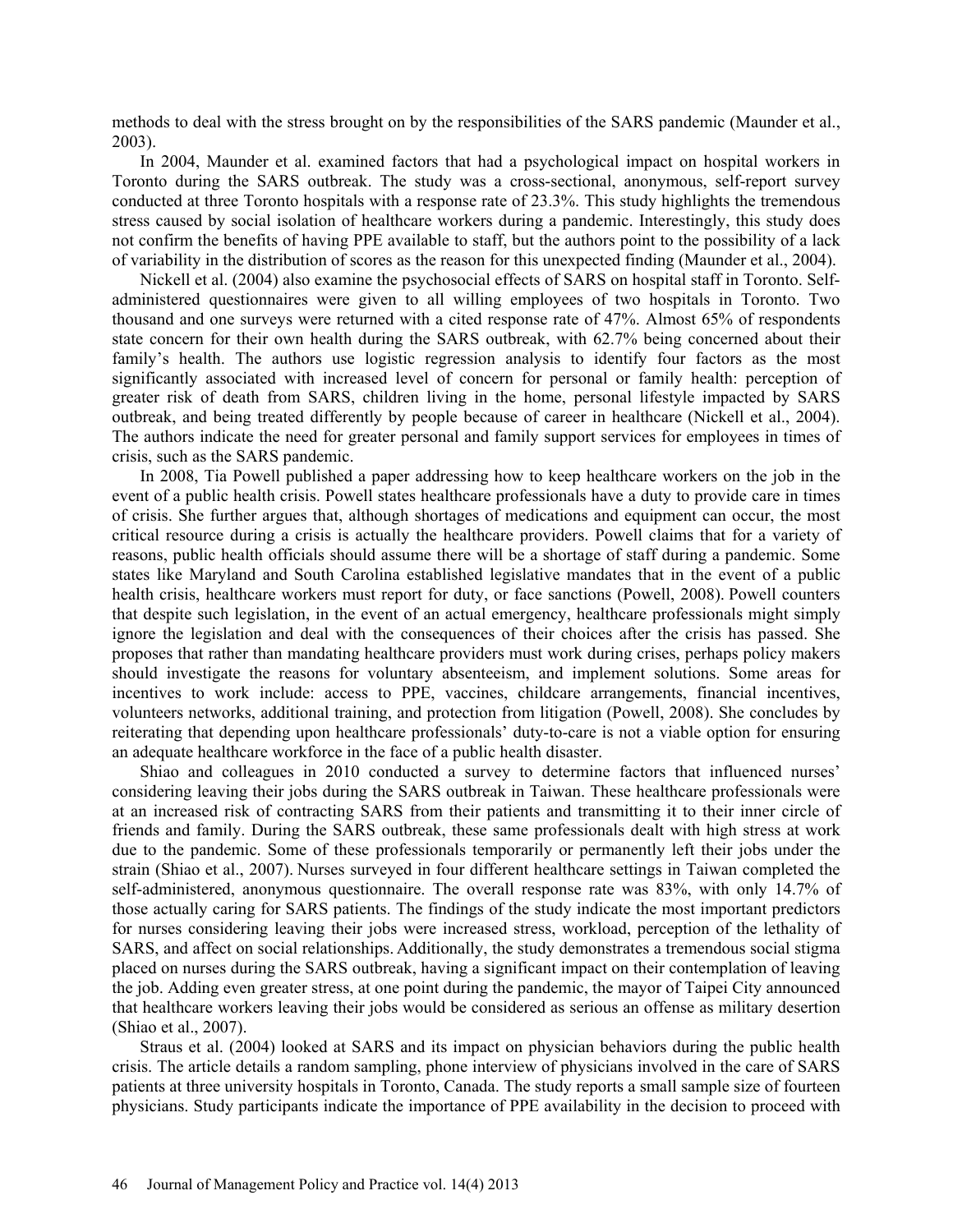high-risk procedures on SARS patients. Additionally, all participants state a feeling of professional obligation to care for the SARS patients, and difficulty in putting their personal safety before their patients' needs. Several physicians surveyed expressed sadness for the quarantined SARS patients who faced death alone, and for the families not allowed to be present to comfort their loved-ones (Straus et al., 2004).

In 2006, Dr. Dessmon Tai published a commentary about his experience with the SARS pandemic in China, labeling it a plague. He describes the isolation that occurred when healthcare workers stopped having physical contact with their families for fear of passing the infection to their loved ones. Healthcare providers grew evermore afraid of dying from SARS, watching their own colleagues dying in the very hospitals in which they once worked. Tai notes that providers, afraid of falling victim to SARS, felt compelled to care for all the SARS patients, especially their colleagues. Healthcare workers feared death from SARS because it is a very lonely death due to the need for isolation to prevent spread of the disease. "To be by yourself in a strange country, in a room full of people in spacesuits who cannot touch you…that is not a good way to die" (Tai, 2006, p. 375). Tai also describes the social isolation healthcare workers endured because of their jobs. Healthcare workers were forbidden to use elevators, were ostracized on public transportation vehicles, and received suspicious looks if they wore their uniforms out in public. "Only you (healthcare workers) will know how it feels to be outcast by the very society that you're serving" (Tai, 2006, p. 376). Dr. Tai concludes the article by identifying factors that made healthcare workers carry on in the face of the SARS pandemic. He cites their professional commitment as the number one reason to serve during the pandemic. Secondly, a sense of altruism helped healthcare workers divert attention away from their own fears and focus on their patients. Additionally, he highlights the importance of an adequate supply of PPE for healthcare workers and their families and of the assurance of medical insurance for healthcare workers and their families. Interestingly, verbal messages of gratitude and encouragement were extremely important for the medical staff's morale. He also states that some turned to their faith to carry them through the challenges of the pandemic.

In 2008, Vawter et al. evaluated health care workers' willingness to work in a pandemic. The authors state that in the event of a public health crisis, relying on professional codes of ethics would not be adequate to ensure an ample healthcare workforce. They revisit four assumptions about healthcare workers during a pandemic, established by Malm and colleagues in (Malm et al., 2008). The authors declared the need for development of effective strategies to motivate healthcare workers to serve during a pandemic, in spite of personal risk. Finally, Vawter and colleagues denounced the ethics of healthcare workers who decline to work in the event of pandemic (Vawter et al., 2008).

Yonge and colleagues studied the willingness of nursing students to volunteer during a pandemic. The authors state that absenteeism would be the greatest threat to the ability to deliver essential healthcare services in the event of an avian flu pandemic. Indeed, the Canadian Nurses Association issued a statement that nurses have an obligation to provide care in the event of a natural or man-made disaster (Yonge, Rosychuk, Bailey, Lake, & Marrie, 2010). Researchers surveyed a cross-section of over 1,500 university nursing students. Sixty-one percent of respondents believe volunteers should receive preferential access to scarce health resources and vaccines. Nearly 71% believe healthcare students have an obligation to volunteer in the event of pandemic influenza. However, 82.8% believe the government should not penalize students refusing to provide healthcare services. The data support previous findings (e.g. Martinese et al., 2009) that healthcare workers would be more likely to volunteer during a pandemic if supplied with PPE, thus preventing infection of themselves and their families. Surprisingly, almost 64% of study respondents disagree with the notion that healthcare volunteers should receive financial compensation for providing services during a pandemic. The authors recommend some form of emergency response teaching be included in nursing curriculum in order to better prepare healthcare professionals in the face of public health crisis or natural disaster (Yonge et al., 2010).

#### **Disasters (Natural or Man-made)**

Dr. Susan Buttross published an article for *Pediatrics Journal* describing how The University of Mississippi Medical Center (UMC) responded to challenges delivered by Hurricane Katrina to the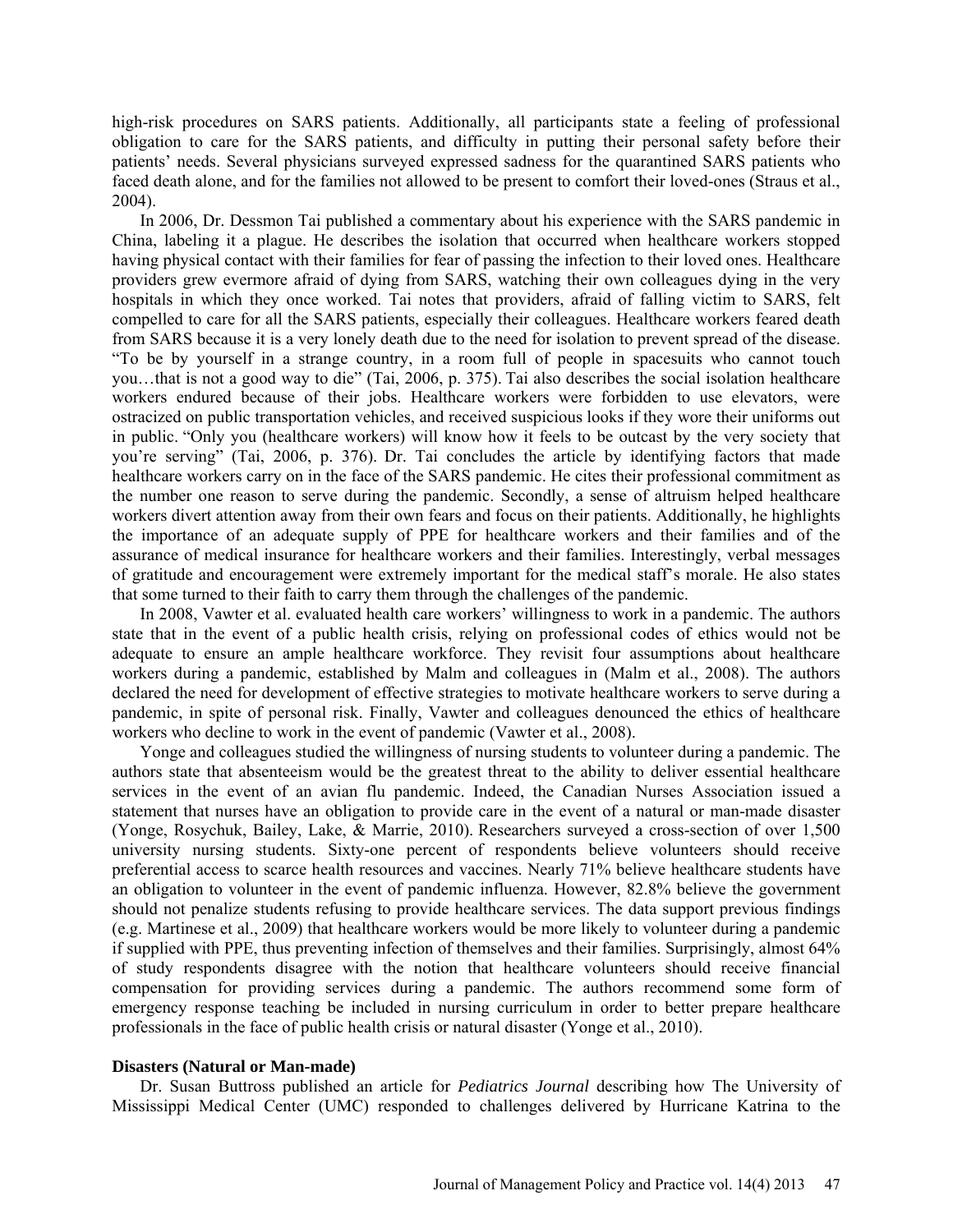Mississippi Gulf Coast. UMC had recently revised their emergency response plan and felt prepared to deal with the aftermath of the major hurricane Managers of the facility realized they would need to provide childcare for the employees' children to enable employees to work in the wake of the storm. "The burning issue now was that (sic) if we were to get the hospital employees in to work, they had to have a place for their children to stay" (Buttross, 2006, p. S446). Buttross describes at length the many challenges and rewards of creating a makeshift childcare center on the medical center campus, during the disaster, to care for children of all ages. She concludes by observing the importance of essential personnel having a safe place for their children to stay in order for personnel to be able to work during a disaster. Additionally, she states that this component should be an essential part of any disaster plan (Buttross, 2006).

Davidson and colleagues (2009) studied factors affecting the decision to come to work during a natural disaster. The article details the importance of addressing Emergency Department (ED) staffing concerns prior to the occurrence of a natural disaster. Davidson et al. (2009) note from previous works it is not realistic to assume staff will report for duty during the occurrence of an emergency or natural disaster. The authors cite primary employee concerns in a crisis as the safety of loved ones followed by basic needs of food, shelter, water and rest. The article emphasizes that leaders must address the emotional needs of employees in order to maintain adequate staffing in a crisis. One study respondent stated, "I have dogs, cats, and horses…I could not even think about coming to work" (Davidson et al., 2009, p. 252). As well, respondents report negotiating with their spouses who wanted them to stay home for emotional and physical support, a point made by the authors not previously noted in other studies. Additionally, access to supportive and caring supervisors increases the willingness to report for work. Furthermore, if the employee perceives the importance of their role during a crisis as high, they are more willing to work (Davidson et al., 2009).

In 2010, Paula Stangeland reviewed research studies evaluating the disaster preparedness of the nursing profession. Stangeland states that communication with and support by management is a strong factor in healthcare workers' decision to work during a disaster. Stangeland reveals that nurses believe they do not receive adequate training to effectively handle bioterrorism victims. Additionally, in the event of disaster, nurses fear if they report for duty, they would not be permitted to leave due to staffing shortages. The article also indicates nurses believe planning and education are essential to emergency preparedness, and nurses should be instrumental in the planning stages. "Conflicting issues between family and self, safety, and work obligations often make it difficult for nurses and other HCPs (Healthcare Providers) to decide to work during a disaster" (Stangeland, 2010, p. 428). Stangeland concludes by stating the need for further research to evaluate nurses' intentions to respond to disaster.

# **DISCUSSION**

A review of the literature indicates in the event of a large scale or protracted public health emergency or disaster, a significant and potentially crippling healthcare provider shortage is likely to occur. Healthcare organizations large and small must proactively plan to ensure an adequate supply of trained professionals to care for casualties. We cannot rely on a "sense of duty" or obligations alone to motivate healthcare workers to report for work, a recurring finding in the literature. Preventing voluntary absenteeism of healthcare workers could be the greatest challenge in preparing for disaster. The question then becomes, "How do we motivate healthcare workers to come to work under extraordinary circumstances?" The answer can be found by examining previous events and focusing on what healthcare workers needed the most during those situations. The utilization of motivation theories will also guide construction of programs aimed at ensuring an adequate healthcare workforce in the face of catastrophe.

Expectancy Theory represents the belief that people are motivated when they perceive a task as both surmountable and rewarding, and believe the reward will be worth the required effort. Victor Vroom states that motivation is equal to the sum of expectancy (the person's belief in his ability to achieve the goal), instrumentality (belief that his performance will be rewarded), and valence (value that he places on the expected reward). Expectancy Theory is based on several assumptions: internal (needs) and external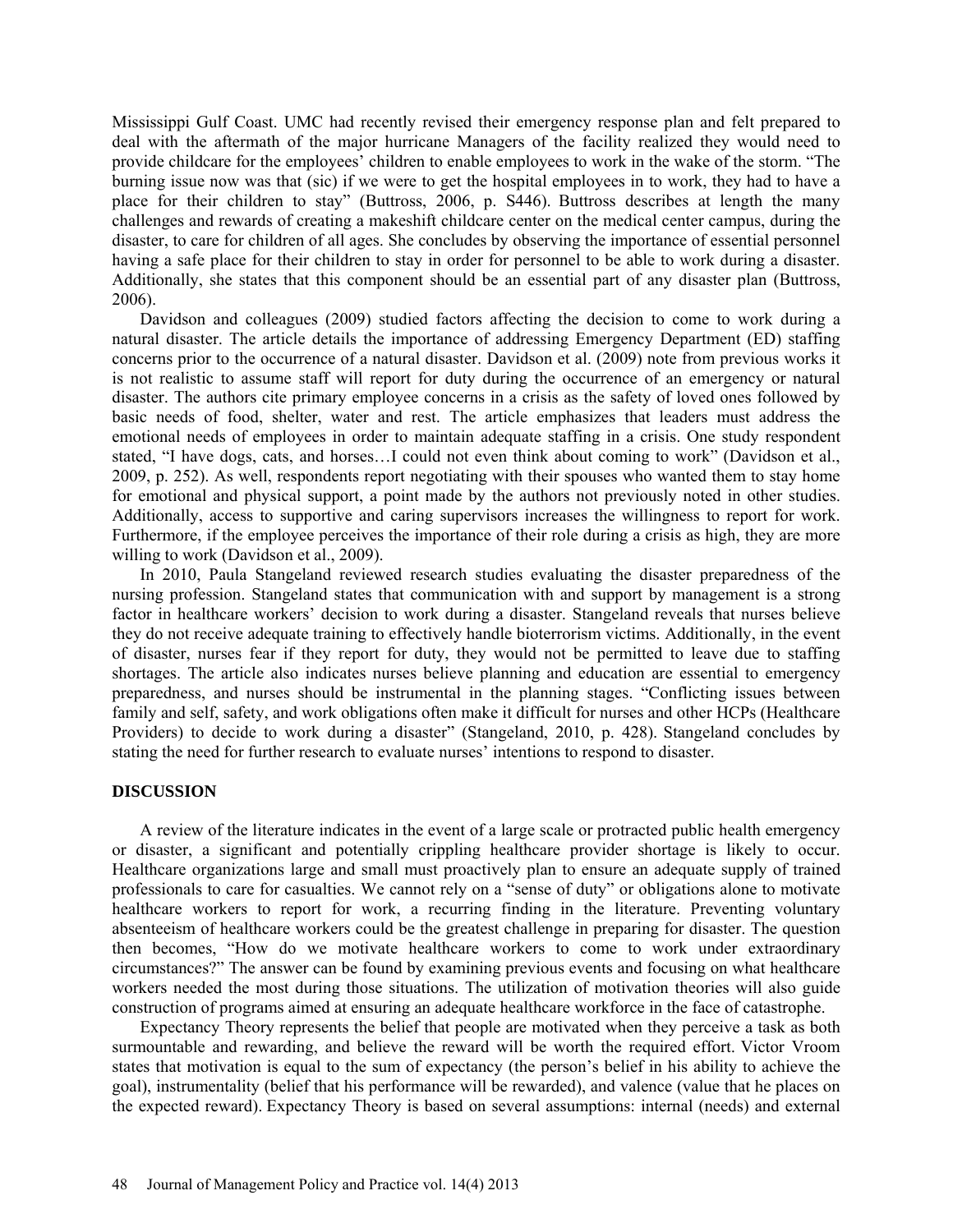(environment) factors affect individual behavior; behavior is a decision of the individual; needs, desires, and goals differ per person; and behavior decisions are based on a person's perception of the outcome (Vroom, 1964). Additionally, according to this theory, all three variables of the equation must be met for motivation to occur.

Expectancy is a subjective probability that a specific amount of effort results in a specific level of performance; several factors shape a person's expectancy for a particular task. Willingness to exert effort is affected by both internal and external factors. Any program designed to eliminate voluntary absenteeism during disaster must first ensure staff's physiological (internal) needs are met. Making provisions to provide food and beverages for employees on the job and facilities for rest during breaks and between shifts could help healthcare workers maintain a balanced physiological state, enabling them to meet the increased demands of their jobs.

Secondly, the need for safety is an internal factor influencing behavior. A consistently reported concern of healthcare workers during a crisis is fear for the safety of self and loved ones (family, friends, or pets) (Balicer et al., 2006; Balicer et al., 2010; Davidson et al., 2009; Imai et al., 2010; Kane-Urrabazo, 2007; Martinese et al., 2009; Maunder et al., 2004; Maunder et al., 2003; Nickell et al., 2004; Shiao et al., 2007; Straus et al., 2004; Vawter et al., 2008; Yonge et al., 2010). The implementation of strategies to ensure that high-risk healthcare workers and their families have preferential access to preventative medications and PPE would help attenuate this concern. The provision of supervisory care for dependent children or adults (the elderly or mentally incompetent) of employees while on the job would also fulfill the need for safety. Additionally, services to provide care for pets of employees while on the clock would alleviate yet another concern of some workers. Furthermore, allowing employees to communicate with loved ones during their shifts could assuage family safety concerns and motivate workers to carry on with their professional duties.

Another example of an internal need influencing behavior of healthcare professionals is the need to feel a sense of belonging to something larger than them, to feel connected. Much has been written about the psychological needs of healthcare workers who respond to the call of duty during disasters. Sadly, during public health crises, healthcare workers often find themselves isolated from society and stigmatized due to the high-risk nature of their jobs (Imai et al., 2010; Maunder et al., 2004; Maunder et al., 2003; Nickell et al., 2004; Shiao et al., 2007; Tai, 2006). Increased work demands and stresses, compounded by social isolation, can be draining for them. Establishing a continuing psychological support network could be critical, not only ensuring that workers report for duty, but that they are able to continue to perform their professional tasks. Furthermore, psychological support might aid providers resolve their internal conflict between their familial obligations and professional responsibilities.

Expectancy Theory also recognizes the influence of external factors on behavior. For example, a review of the literature reveals healthcare workers' fear of litigation resulting from caring for victims of public health emergencies or disasters as a possible cause of voluntary absenteeism (Imai et al., 2010; Shiao et al., 2007). Similar to a "Good-Samaritan Law," legislation protecting healthcare workers who put themselves on the line to care for casualties of such events, could be effective in alleviating this potential impact on behavior.

Although the literature does not reflect financial incentives as particularly motivating to most healthcare workers during a disaster (e.g. Martinese et al., 2009), professionals could realistically be required to work extended hours at potentially great personal risk. As such, a financial reward or "hazard pay" system might help motivate some healthcare providers to report for work, adding a tangible and positively valenced outcome. Monetary rewards probably would not motivate all workers to report for duty, thus positively valenced intangible alternative rewards such as additional paid-time-off, promotions, or recognition-of-service awards could be useful.

Another common theme in the literature is the importance for healthcare workers to understand the significance of their role in responding to an emergency event. The literature indicates that if employees feel their jobs are instrumental in dealing with a disaster, they are more willing to report for work (Balicer et al., 2006; Balicer et al., 2010; Davidson et al., 2009; Imai et al., 2010; Lussier & Achua, 2010). Furthermore, several study respondents report that additional education on emergency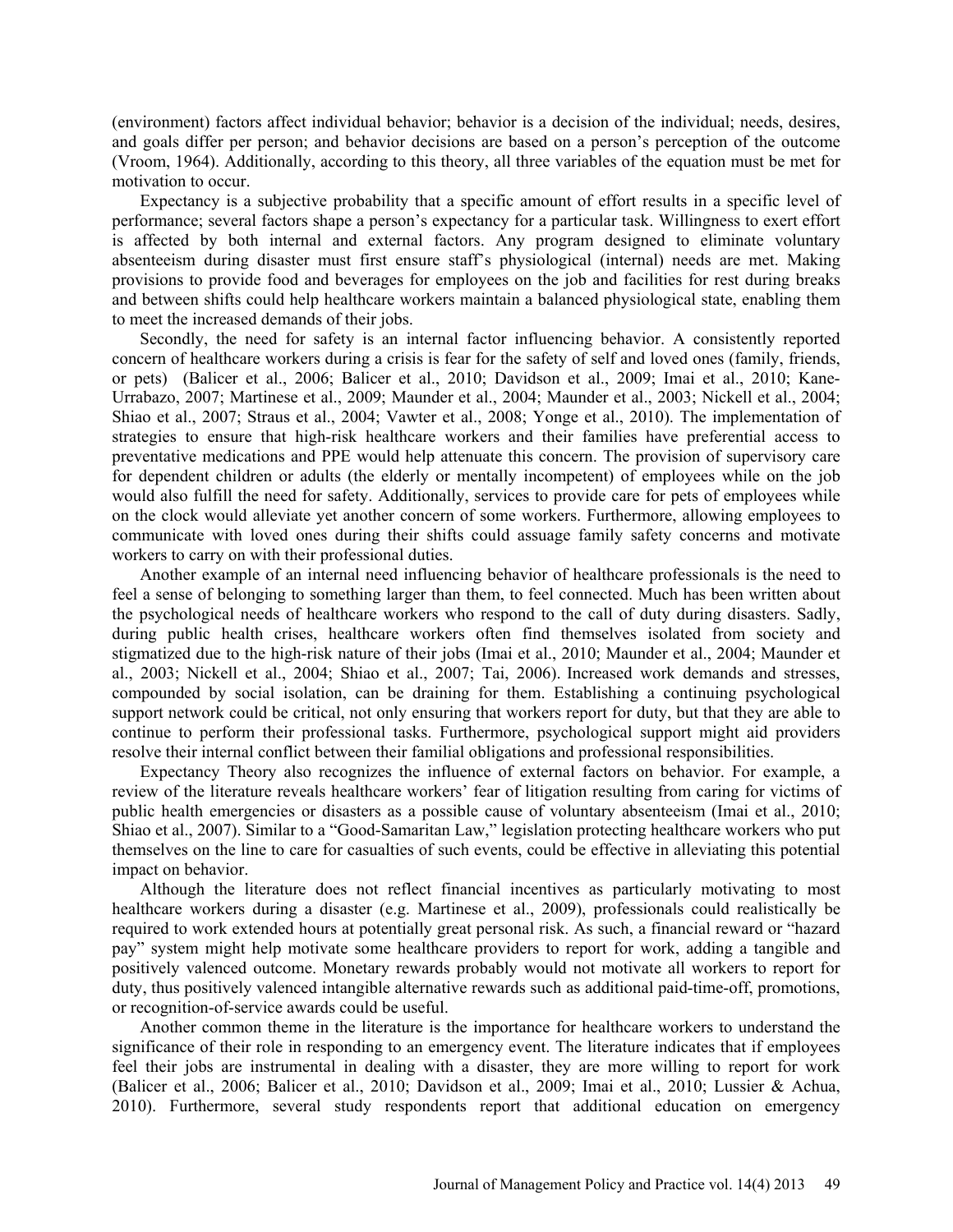preparedness would increase their willingness to report for duty (Baliceret al., 2006; Balicer et al., 2010; Davidson et al., 2009; Nickell et al., 2004; Stangeland, 2010; Yonge et al., 2010). Thus, frequent inservices preparing staff to deal with disasters could go a long way in ensuring healthcare workforce readiness. Additionally, integration of an emergency preparedness curriculum into nursing and medical education is essential. Such education should emphasize the important concept of duty of care, particularly during emergencies.

# **CONCLUSION**

In conclusion, it is essential for healthcare organizations to prepare in advance for the likelihood of either public health emergency or widespread disaster. The greatest challenge lies in ensuring a healthcare workforce that will respond to the call. A disaster of any sort would certainly stress our already shortstaffed healthcare network. Loss of portions of the healthcare workforce to illness and voluntary absenteeism could be potentially devastating to victims of a crisis. Our challenge lies in deciding how best to motivate healthcare workers to answer the call for help under extraordinary circumstances.

# **REFERENCES**

Balicer, R., Barnett, D., Thompson, C., Hsu, E., Catlett, C., & Watson, C. (2010). Characterizing hospital workers' willingness to report to duty in an influenza pandemic through threat- and efficacy-based assessment. *BMC Public Health, 10*(436). doi: 10.1186/1471-2458-10-436.

Balicer, R., Omer, S., Barnett, D., & Everly Jr, G. (2006). Local public health workers' perceptions toward responding to an influenza pandemic. *BMC Public Health, 6*(99). doi: 10.1186/1471-2458-6-99.

Buttross, S. (2006). Responding creatively to family needs of hospital staff: Caring for children of caretakers during a disaster. *Pediatrics, 117*(4), 446-447.

Davidson, J., Sekayan, A., Agan, D., Good, L., Shaw, D., & Smilde, R. (2009). Disaster dilemma factors affecting decision to come to work during a natural disaster. *Advanced Emergency Nursing Journal, 31*(3), 248-257.

Huber, S. J., & Wynia, M. K. (2004). When pestilence prevails … physician responsibilities in epidemics. *American Journal of Bioethics, 4*(1), 5-11.

Imai, H., Matsuishi, K., Ito, A., Mouri, K., Kitamura, N., & Akimoto, K. (2010). Factors associated with motivation and hesitation to work among health professionals during a public crisis: A cross sectional study of hospital workers in japan during the pandemic (H1N1) 2009. *BMC Public Health, 10*, 672-679.

Kane-Urrabazo, C. (2007). Duty in a time of disaster: A concept analysis. *Nursing Forum, 42*(2), 56-64.

Lussier, R., & Achua, C. (2010). Leadership theory, application & skill development. (4th ed.). Mason, OH: South-Western Cengage Learning.

Malm, H., May, T., Francis, L. P., Omer, S. B., Salmon, D. A., & Hood, R. (2008). Ethics, pandemics, and the duty to treat. *American Journal of Bioethics*. *8*(8), 4-19.

Martinese, F., Keijzers, G., Grant, S., & Lind, J. (2009). How would Australian hospital staff react to an avian influenza admission, or an influenza pandemic? *Emergency Medicine Australasia, 21*(1), 12-24.